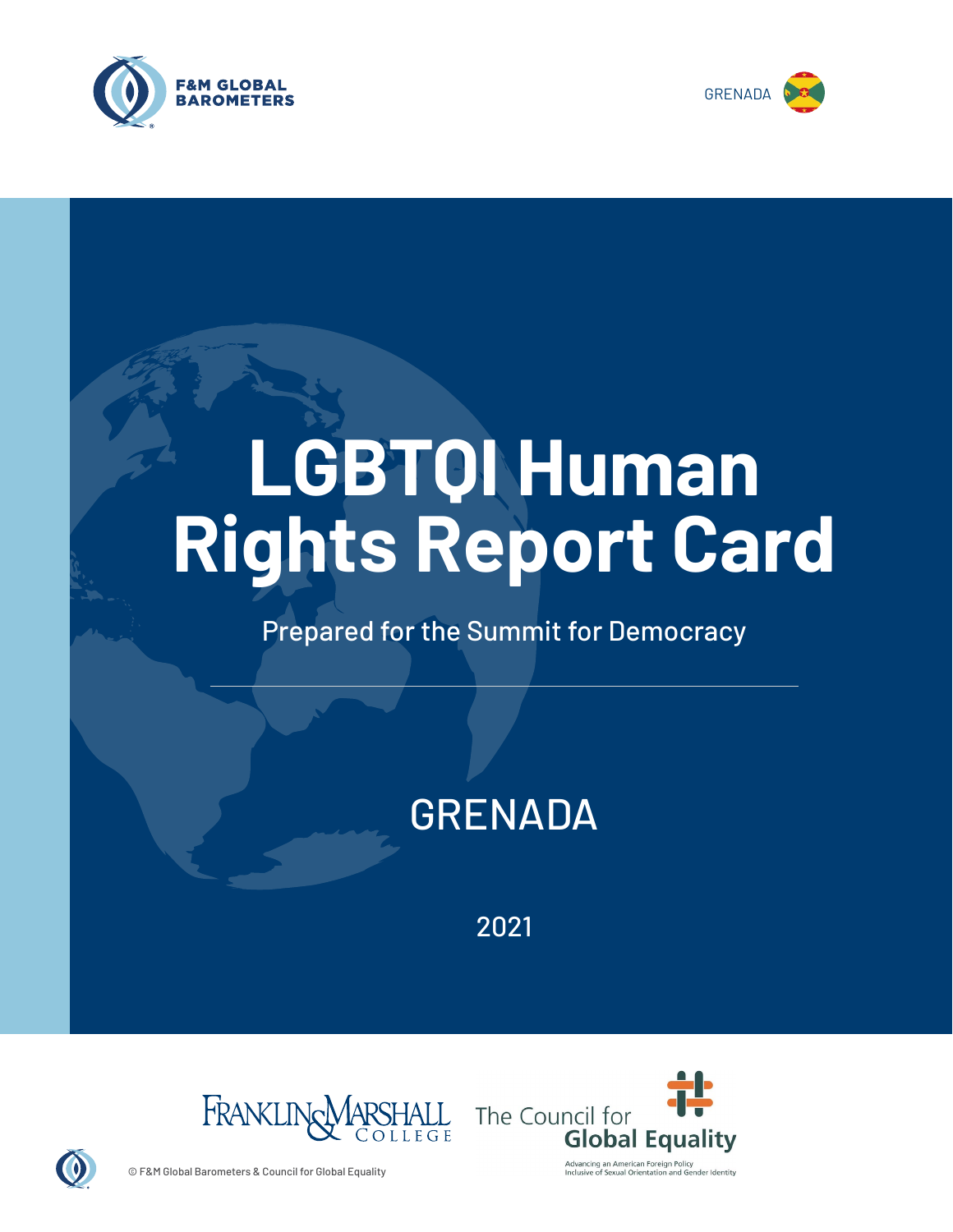



# Grenada

# Report Card on the Human Rights of LGBTQI Peoples

## **OVERVIEW**

Inclusive democracies value the democratic, economic, and social contributions of *all* citizens. Indeed, democracy itself cannot thrive unless the human rights of all people are protected, and this must include protections for often marginalized lesbian, gay, bisexual, transgender, queer, and intersex (LGBTQI) peoples. Advancing rights for the protection of LGBTQI people is also closely correlated to broader democratic dividends, including efforts to address democratic backsliding, fight corruption, and build resilient movements to fight authoritarianism. These themes of the Summit for Democracy are also themes of LGBTQI movements around the world.

This report card provides a concise measurement of the attainment of core human rights protections for LGBTQI individuals. It sets the collective standard for participating states' core legal obligations toward LGBTQI peoples and consequently the ability of LGBTQI citizens to contribute to and benefit from democratic institutions. Countries are graded on three dimensions: Basic Rights, Protection from Violence, and Socio-economic rights. Only one state has achieved all benchmarks. The Summit for Democracy signals the start of a year of action when all states will have an opportunity to demonstrate progress in advancing the human rights and democratic participation of LGBTQI peoples.

The report card is based on **2020** baseline data and will be updated during the year of action to reflect advances over the coming year, culminating in a 2022 report at the end of the Summit process.

| $0 - 59\%$ | $60 - 69\%$ | $70 - 79\%$ | $80 - 89\%$ | $90 - 100\%$ |
|------------|-------------|-------------|-------------|--------------|
| Failing    | Poor        | Fair        | Good        | Excellent    |

# **REPORT CARD SCALE**

# **ADDITIONAL DEMOCRACY INDICATORS**

| Democracy Index<br>Full Democracy 8-10   Flawed Democracy 6-8   Hybrid Democracy 4-6   Authoritarian 0-4 | 2020    | NΔ       |
|----------------------------------------------------------------------------------------------------------|---------|----------|
| Freedom House Freedom in the World<br>Free 70-100   Partly Free 40-69   Not Free 0-39                    |         | 89/100   |
| <b>Corruption Perceptions Index</b><br>Very Clean 100/100   Highly Corrupt 0/100                         | 2020    | 53/100   |
| <b>Global Acceptance Index</b><br>High Acceptance 10   Low Acceptance 0                                  | 2017-20 | 3.88/10  |
| <b>Fragile States Index</b><br>Sustainable 0-30   Stable 30-60   Warning 60-90   Alert 90-100            | 2020    | 55.2/100 |
| <b>UNDP Gender Inequality Index</b><br>Very High 0.0   Low 1.0                                           | 2019    | NД       |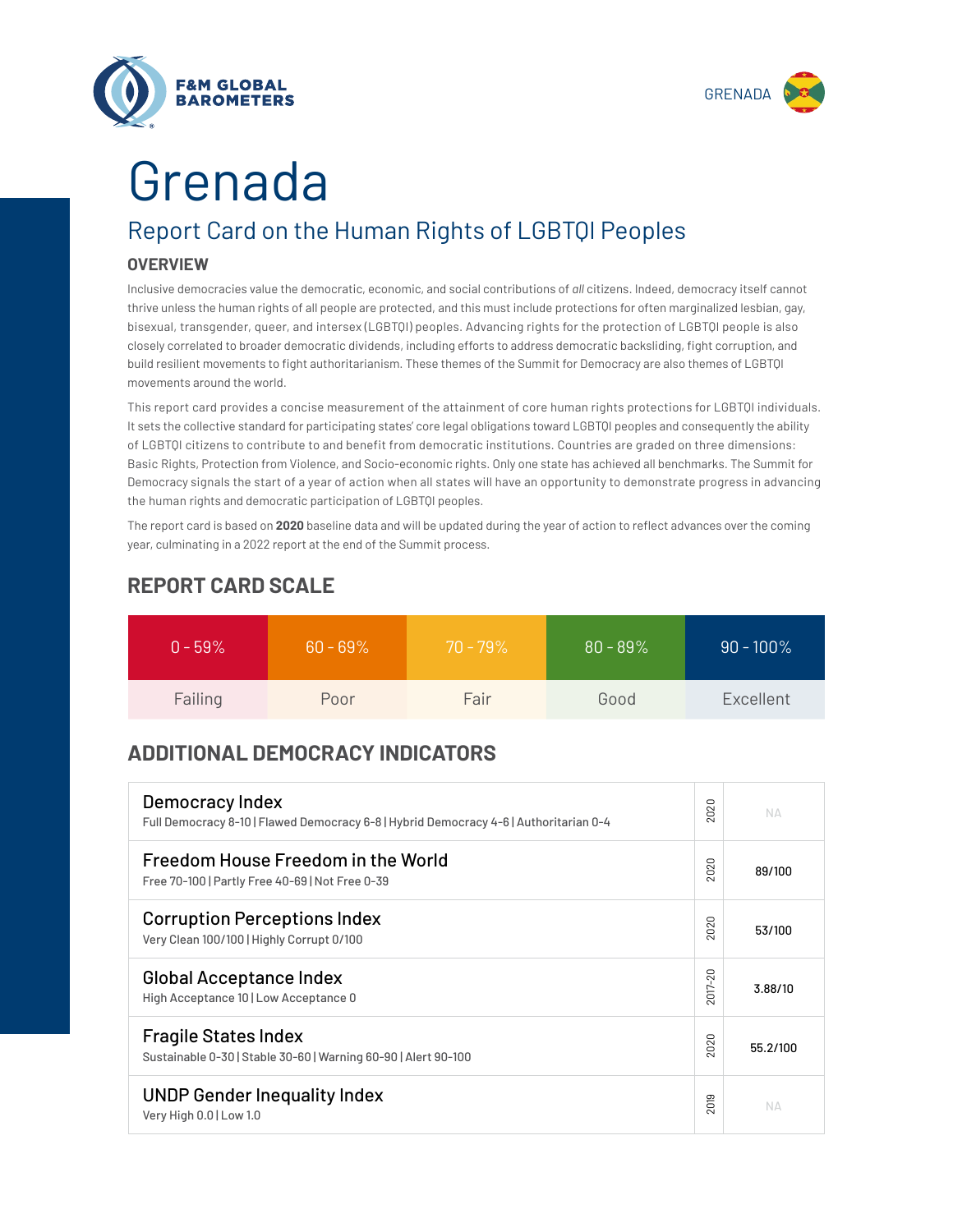



**The report card items are based on 2020 baseline data.**

| 30% | <b>DIMENSION 1: BASIC HUMAN RIGHTS</b>                                                               |            |                |
|-----|------------------------------------------------------------------------------------------------------|------------|----------------|
|     | 1 No criminalization of sexual orientation                                                           | O          |                |
|     | 2 No criminalization of gender identity or expression                                                |            |                |
|     | 3 Freedom from arbitrary arrest based on sexual orientation                                          | $\bigcirc$ |                |
|     | 4 Freedom from arbitrary arrest based on gender identity                                             | $\bigcirc$ |                |
|     | 5 Legal recognition of gender identity                                                               | $\bigcirc$ |                |
|     | 6 No physiological alteration requirement for legal gender recognition                               | O          |                |
|     | 7 No psychiatric diagnosis requirement for legal gender recognition                                  | $\bigcirc$ |                |
|     | 8 LGBTQI organizations are allowed to legally register                                               |            |                |
|     | 9 LGBTQI organizations are able to peacefully and safely assemble                                    |            |                |
|     | 10 Security forces provide protection to LGBTQI pride participants                                   |            |                |
| 0%  | <b>DIMENSION 2: PROTECTION FROM VIOLENCE</b>                                                         | <b>YES</b> | N <sub>0</sub> |
|     | 11 Ban on gay conversion therapy                                                                     | $\Box$     |                |
|     | 12 Hate crimes legislation includes sexual orientation                                               | O          |                |
|     | 13 Hate crimes legislation includes gender identity                                                  | $\bigcirc$ |                |
|     | 14 Hate crimes legislation includes sex characteristics                                              | O          |                |
|     | 15 Hate speech laws include sexual orientation                                                       | $\bigcirc$ |                |
|     | 16 Hate speech laws include gender identity                                                          | $\bigcirc$ |                |
|     | 17 Equality body mandate exists                                                                      | $\bigcirc$ |                |
|     | 18 Prohibition of medically-unnecessary non-consensual medical interventions on intersex individuals | 0          |                |
|     | 19 Gender affirming prison accommodations                                                            | $\bigcirc$ |                |
|     | 20 Asylum for LGBTQI individuals is available within the country                                     |            |                |
| 0%  | <b>DIMENSION 3: SOCIO-ECONOMIC RIGHTS</b>                                                            | <b>YES</b> | N <sub>0</sub> |
|     | 21 Workplace non-discrimination laws include sexual orientation                                      |            |                |
|     | 22 Workplace non-discrimination laws include gender identity                                         |            |                |
|     | 23 Workplace non-discrimination laws include sex characteristics                                     |            |                |
|     | 24 Fair housing non-discrimination laws include sexual orientation                                   |            |                |
|     | 25 Fair housing non-discrimination laws include gender identity                                      | $\bigcirc$ |                |
|     | 26 Head of state supports marriage equality                                                          | 0          |                |
|     | 27 State allows for marriage equality                                                                | $\bigcirc$ |                |
|     | 28 State prohibits discrimination in healthcare based on sexual orientation                          | O          |                |
|     | 29 State prohibits discrimination in health care based on gender identity                            |            |                |
|     |                                                                                                      |            |                |